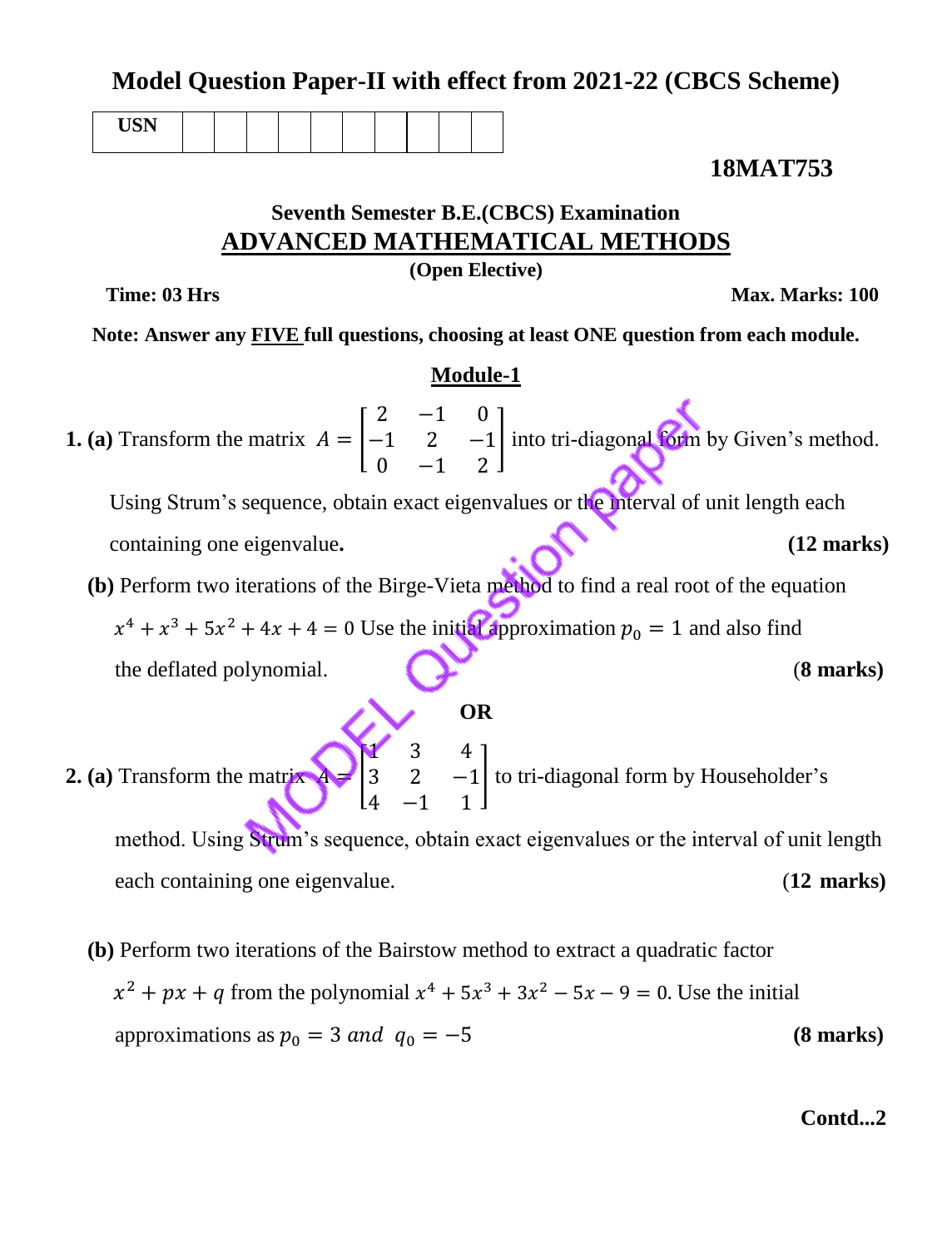## **Module-2**

**3. a**) Solve the Laplace equation  $u_{xx} + u_{yy} = 0$  for the square mesh of the figure with

boundary values as given below:



**Carryout three iterations. (10 marks) (10 marks)** 

- 
- **b**) Solve the Poisson's equation  $u_{xx} + u_{yy} = -81xy$  where  $0 \le x \le 3$ ,  $0 y \le 3$  given that  $u(0, y) = 0, u(x, 0) = 0, u(3, y) = 100, u(x, 3) = 100$  and  $h = 1$  (10 marks)

# **OR**

- **4. a**) Solve by Crank-Nicholson method:  $\frac{\partial}{\partial x}$ д  $\partial^2$  $\frac{\partial}{\partial x^2}$  given  $u(0,t) = 0$ ,  $u(4,t) = 0$  and
	- $\mathcal{X}$  $\frac{x}{3}(16-x^2)$  Find  $u(i,j)$  where  $i = 0,1,2,3,4$  and  $j = 0,1,2$  (10 marks)
- **b**) Obtain the solution of  $\frac{\partial^2}{\partial x^2}$ д  $\partial^2$  $\frac{\partial u}{\partial x^2}$  by taking  $h = 0.2$  where  $0 \le x \le 1$  subjected to the initial conditions  $u(x, 0) = \sin \pi x$ ,  $u_t(x, 0) = \sin \pi x$  and the boundary conditions  $u(0, t) = 0, u(1, t) = 0$  by using explicit method. (10 **marks**)<br>**Module-3**

# **Module-3**

**5. a)** Find the Taylor's expansion of  $f(z) = \frac{1}{z-1}$  $\frac{1}{(z+1)^2}$  in the region  $z = -i$  (06 marks)

**b**) Find the Residue of  $f(z) = \frac{z^3}{(z-1)^4(z-1)^2}$  $\frac{2}{(z-1)^4(z-2)(z-3)}$  at its poles and hence evaluate

 $\int_{c}^{5} f(z) dz$  where 'c' is the circle  $|z| = 2.5$ . (07 marks)

**c**) Evaluate  $\int_{0}^{2\pi} \frac{c}{\epsilon}$  $\frac{f_{\text{max}}}{5-4\cos\theta}d\theta$  for the unit circle  $|z|=1$ , using contour integration.**(07 marks)** 

**Contd...3**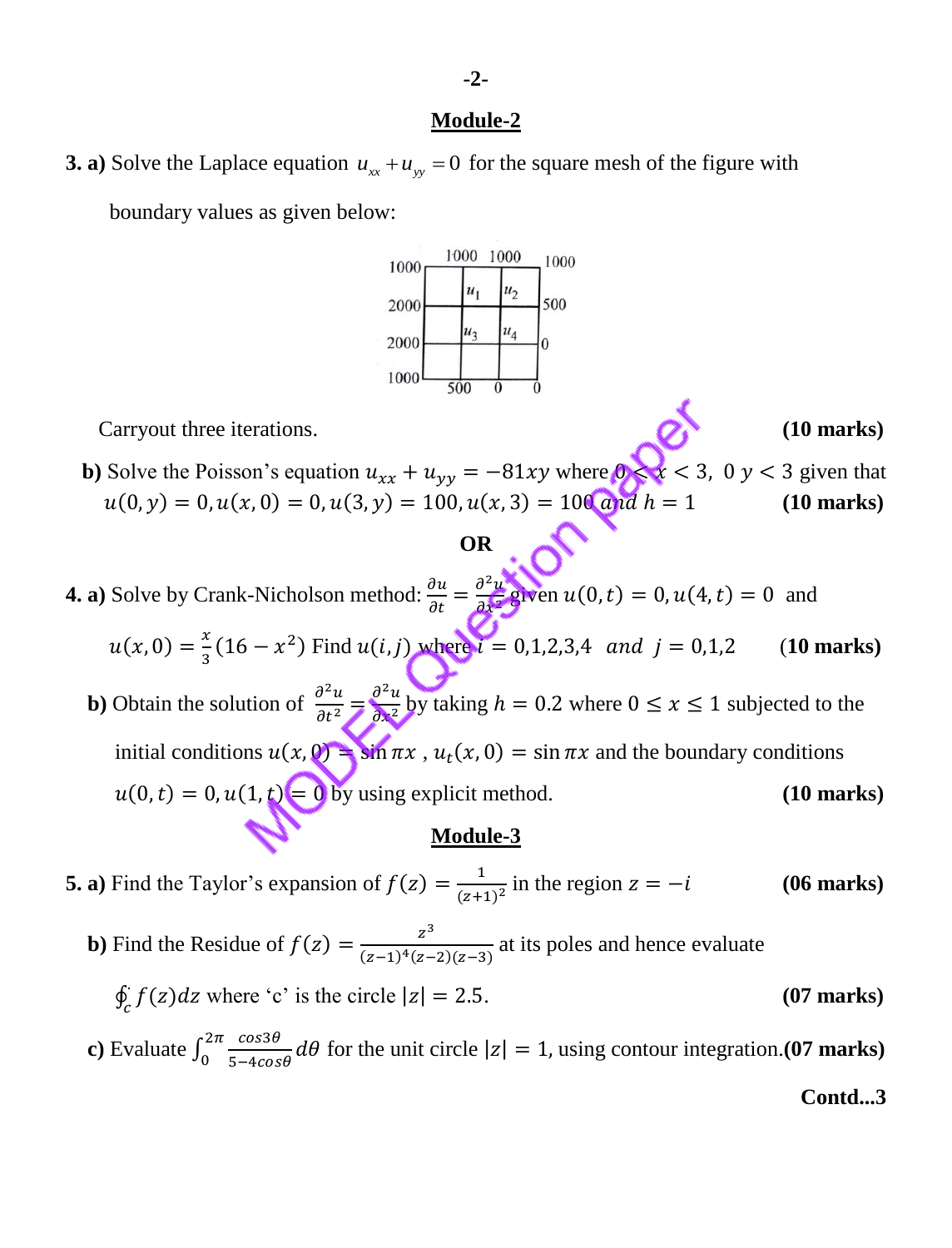**-3-**

## **OR**

**6. a)** Find the Laurent's expansion of  $f(z) = \frac{7}{6!}$  $\frac{1}{(z+1)(z-2)}$  about the point 1

 **(06 marks)**

**b)** Evaluate 
$$
\oint \frac{z-3}{(z^2+2z+5)} dz
$$
, where C is the circle  $|z + 1 - i| = 2$  (07 marks)

**c**) Evaluate the integral  $\int_{-\infty}^{\infty} \frac{x^2}{(x^2+1)^2} dx$  $(x^2+1)(x^2)$  $\infty$  $\int_{-\infty}^{\infty} \frac{x}{(x^2+1)(x^2+4)} dx$ , by using contour integration. (07 marks)

# **Module-4**

**7. a)** Two independent samples of eight and seven items respectively had the following values of the variable:

| Sample 1: | $\Omega$ |                     |  | $11 \t 13 \t 11 \t 15 \t 9$ | $\overline{12}$ |  |
|-----------|----------|---------------------|--|-----------------------------|-----------------|--|
| Sample 2: | 10       | $12 \t10 \t14 \t28$ |  |                             |                 |  |

 Do the two estimates of population variance differ significantly at 5% level of significance  $(F_{0.05} = 4.21)$ . (10 marks)

**b**) Set up an analysis of variance (ANOVA) table to assess the significance of possible variation in performance in a certain test between the convent schools of a city. A common test was given to a number of students taken at random from the fifth class of the three schools concerned the results given below:

| A  | B  | $\mathsf{C}$ |
|----|----|--------------|
|    | 13 | 14           |
| 11 | 12 | 13           |
| 13 | 10 | 17           |
|    | 15 |              |
|    |    |              |

Construct the analysis of variance for the given data. (**10 marks)**

 **Contd...4**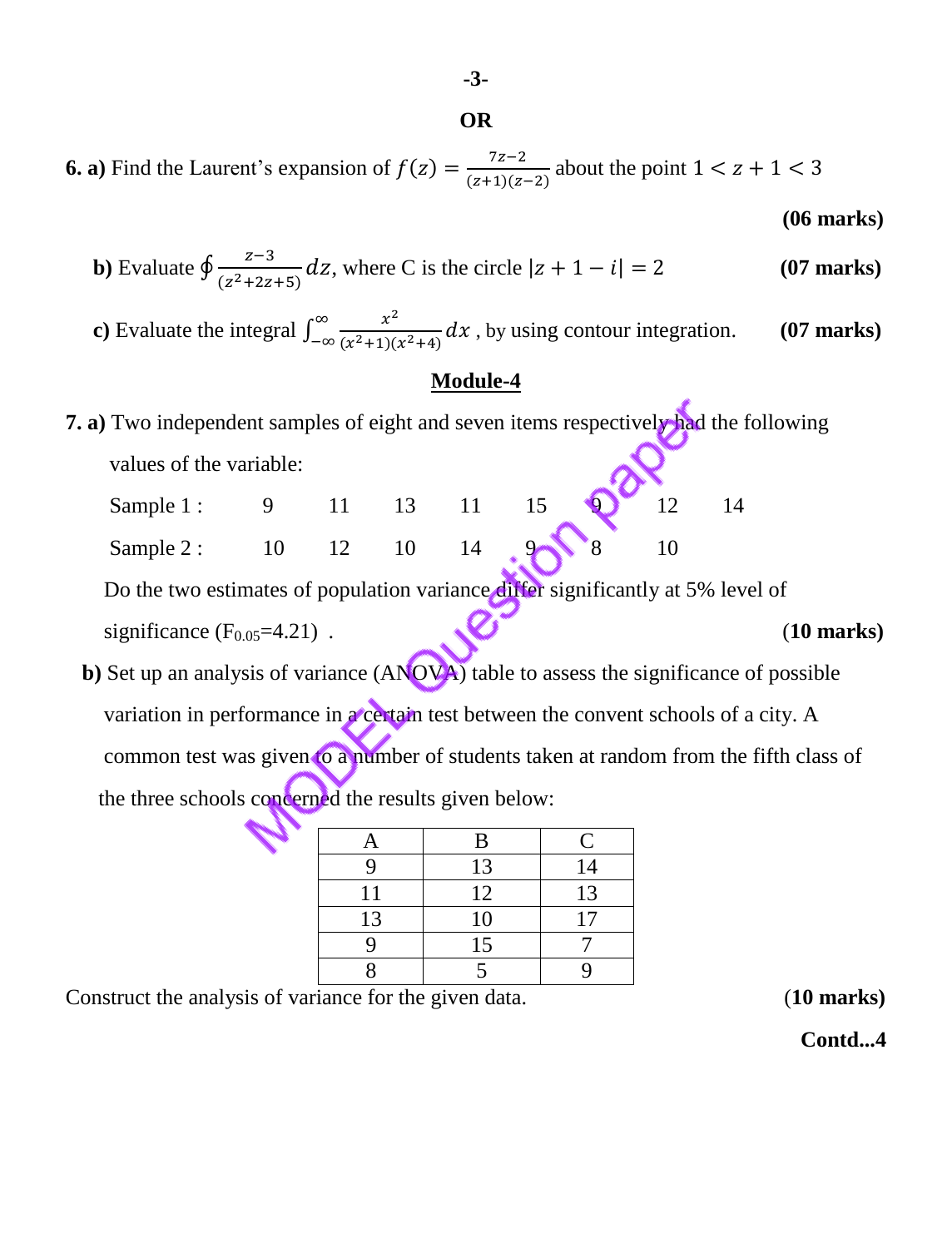## **OR**

- **8. a)** The mean and S.D of the maximum loads supported by 60 cables are 11.09 tonnes and 0.73 tonnes respectively. Find (i) 95% (ii) 99% confidence limits for mean of the maximum loads of all cables produced by the company. (**10 marks)**
	- **b)** Two sample sizes nine and eight gave the sums of squares of deviations from their respective means equal to 160 and 91 respectively. Can they be regarded as drawn from the same normal population?  $(F_{0.05} = 3.73)$  (10 marks)

## **Module-5**

**9. a)** Find the unique fixed probability vector for the regular stochastic matrix: **(06 marks)**

$$
A = \begin{bmatrix} 0 & 1 & 0 \\ 0 & 0 & 1 \\ \frac{1}{2} & \frac{1}{2} & 0 \end{bmatrix}
$$

**b**) Each year a man trades his car for a new car in 3 brands of the popular company Maruthi Udyog limited. If he has a 'Standard' he trades it for 'Zen'. If he has a 'Zen' the trades it for a 'Esteem'. If he has a 'Esteem' he is just as likely to trade it for a new 'Esteem' or for a 'Zen' or a 'Standard' one. In 1996, he bought his first car which was Esteem. Find the probability the he has (i) 1998 Esteem (ii) 1998 Standard (iii) 1999 Zen and  $(iv)$  1999 Esteem.

In the long run, how often will he have a Esteem? (**07 marks)** 

- **c)** Arrivals at a telephone booth are considered to be Poisson with an average time of 12 minutes between one arrival and the next. The length of a phone call is assumed to be distributed exponentially with mean 4 minutes. Find the average number of persons waiting in the system.
	- Also, (i) what is the probability that a person arriving at the booth will have to wait in the queue?